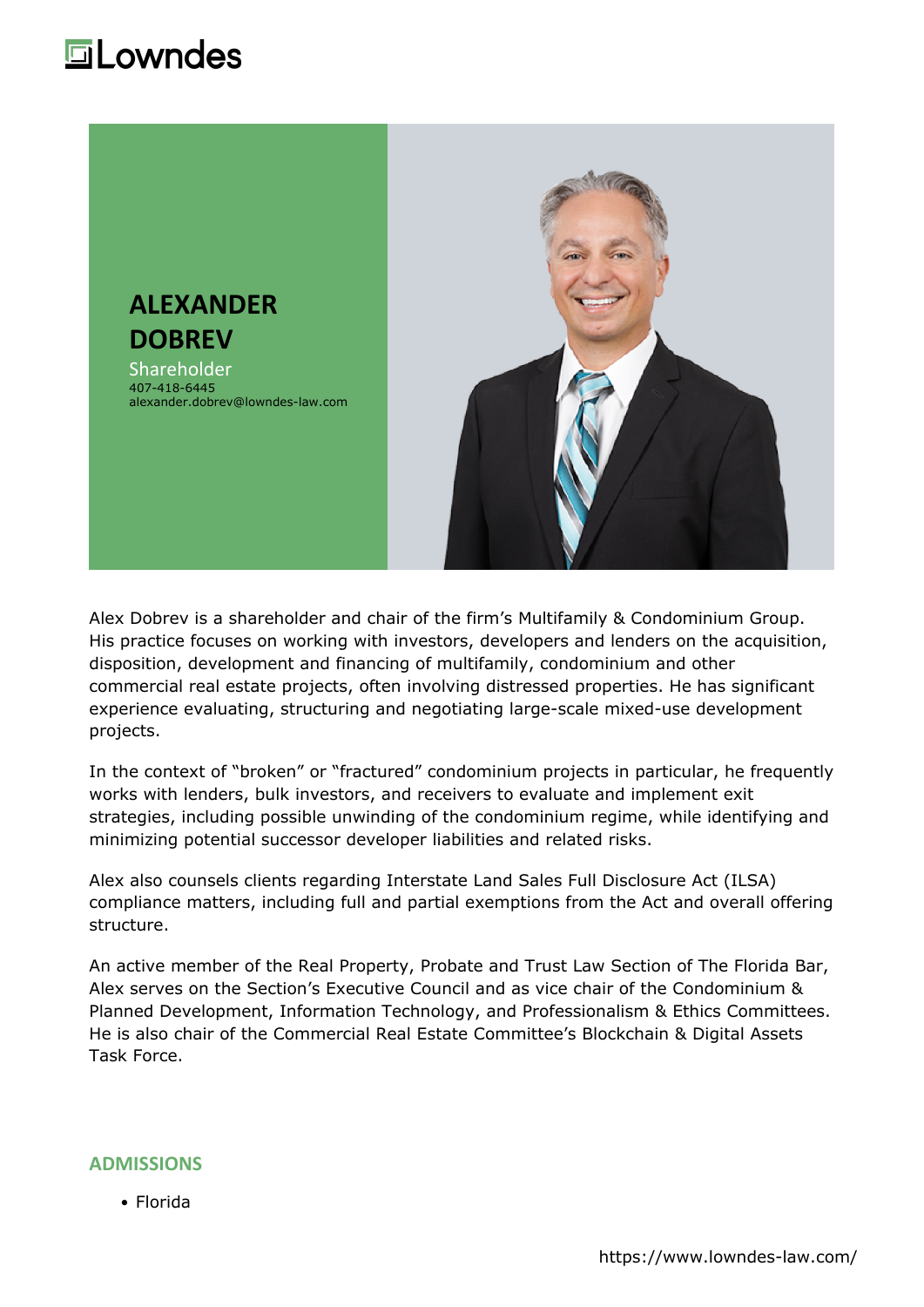# **Lowndes**

### **EDUCATION**

- Georgetown University Law Center, J.D., 2001
- Duke University, B.A., magna cum laude, 1998; Philosophy

#### **RECOGNITION**

- The Best Lawyers in America guide, 2014-2022
- Florida Super Lawyers magazine, 2018-2020
- Rising Star, Florida Super Lawyers magazine, 2011
- Florida Legal Elite, Florida Trend magazine, 2017
- Florida Legal Elite Up & Comer, Florida Trend magazine, 2011-2012
- 10 Businessmen to Watch, Orlando Business Journal, 2010
- The Legal 500, 2010

#### **PROFESSIONAL CERTIFICATIONS & MEMBERSHIPS**

- Meritas, US Real Estate Law Practice Group, Chair
- The Real Property, Probate and Trust Law Section of The Florida Bar, Executive Committee Member; Blockchain & Digital Assets Task Force, Commercial Real Estate Committee, Chair; Information Technology Committee, Vice Chair; Professionalism & Ethics Committee, Vice Chair; Condominium & Planned Development Committee, Vice Chair
- NAIOP, the Commercial Real Estate Development Association, Central Florida Chapter, Board Member 2004-2010
- Orange County Bar Association
- The Florida Bar
- American Bar Association
- Meritas Leadership Institute, 2011

#### **LANGUAGES**

- Bulgarian
- Russian

#### **ARTICLES**

- [Are Deadbeat Lists Dead? Community Associations vs. the Florida Consumer](https://lowndes-law.com/article-detail/post_detail/are-deadbeat-lists-dead-community-associations-vs-the-florida-consumer-collection-practices-act) [Collection Practices Act,](https://lowndes-law.com/article-detail/post_detail/are-deadbeat-lists-dead-community-associations-vs-the-florida-consumer-collection-practices-act) Lowndes, June 29, 2020
- [Industry News Briefs: The Multi-family Sector Ends With a Band In 2019](https://lowndes-law.com/article-detail/post_detail/industry-news-briefs), Lowndes, January 15, 2019
- [Governor Scott Signs Distressed Condominium Relief Act Check Your Condo](https://lowndes-law.com/article-detail/post_detail/governor-scott-signs-distressed-condominium-relief-act-check-your-condo-documents) [Documents,](https://lowndes-law.com/article-detail/post_detail/governor-scott-signs-distressed-condominium-relief-act-check-your-condo-documents) Lowndes, March 26, 2018
- [The Distressed Condominium Relief Act, as the Legislative Dust Settles](https://lowndes-law.com/article-detail/post_detail/the-distressed-condominium-relief-act-as-the-legislative-dust-settles), Lowndes, March 23, 2018
- [Distressed Condominium Act: Mitigating the Legislative Risks,](https://lowndes-law.com/article-detail/post_detail/distressed-condominium-act-mitigating-the-legislative-risks) Lowndes, February 12, 2018
- [State Legislation Protecting Bulk Condo Unit Investors Set to Expire in July,](https://lowndes-law.com/article-detail/post_detail/state-legislation-protecting-bulk-condo-unit-investors-set-to-expire-in-july)